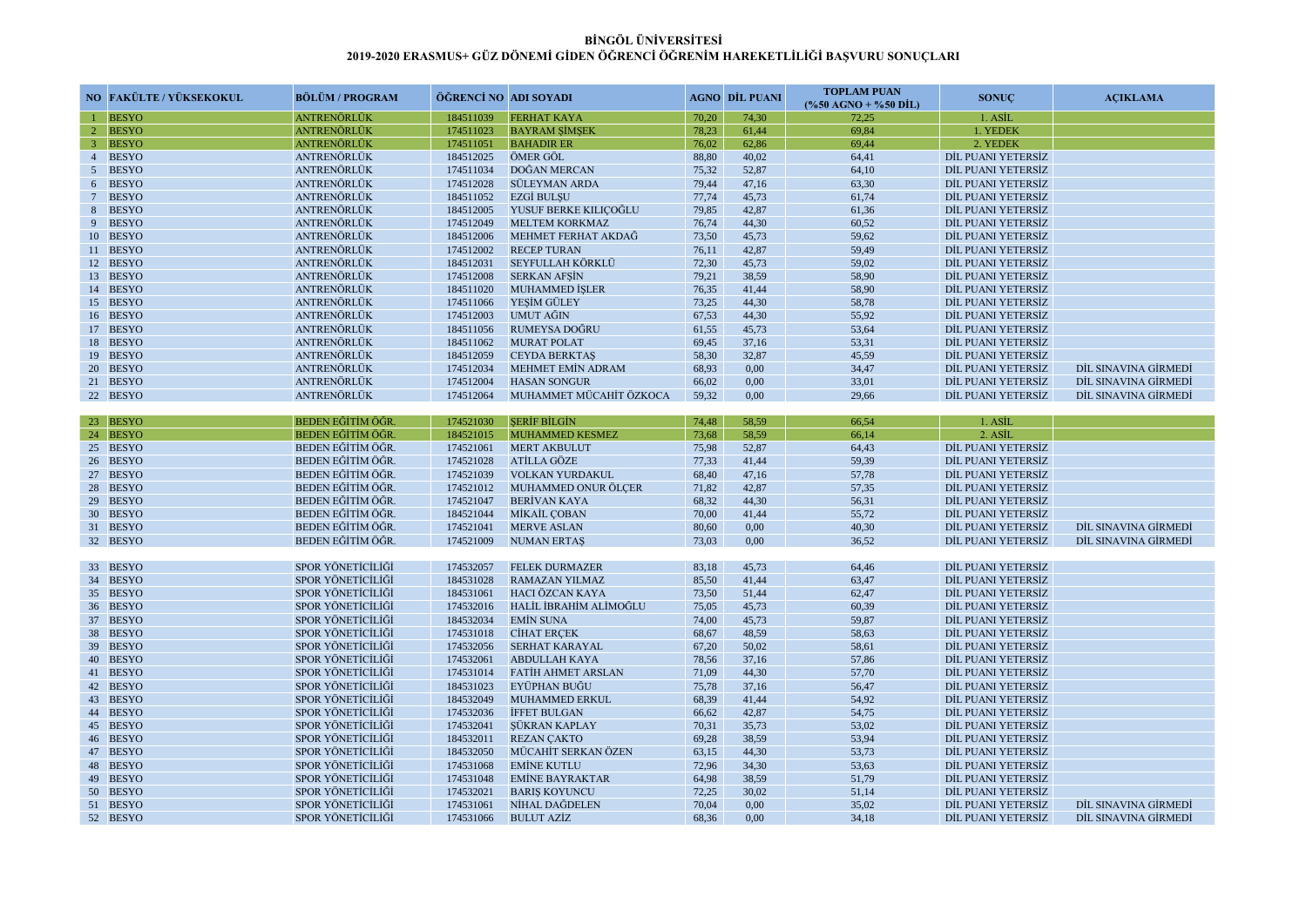| 53 DİS HEKİMLİĞİ FAK                       | DİS HEKİMLİĞİ                         | 185811032              | <b>ADEM KERENCİLER</b>        | 81,71          | 80,01          | 80,86          | 1. ASIL                                  |                           |
|--------------------------------------------|---------------------------------------|------------------------|-------------------------------|----------------|----------------|----------------|------------------------------------------|---------------------------|
| – 54 – DİS HEKİMLİĞİ FAK                   | DİS HEKİMLİĞİ                         | 185811027              | <b>HARUN TUFAN</b>            | 84.78          | 65.73          | 75.26          | 2. ASIL                                  |                           |
|                                            |                                       |                        |                               |                |                |                |                                          |                           |
| 55 FEN EDEBİYAT FAK                        | <b>SOSYAL HİZMET</b>                  | 162101125              | <b>ASLI ERISMIS</b>           | 85,16          | 58,59          | 71,88          | 1. ASİL                                  |                           |
| 56 FEN EDEBİYAT FAK                        | <b>SOSYAL HİZMET</b>                  | 162101030              | <b>HARUN SUCIN</b>            | 78,50          | 57,16          | 67,83          | 2. ASİL                                  |                           |
| <b>FEN EDEBIYAT FAK</b><br>57              | <b>SOSYAL HİZMET</b>                  | 162101069              | <b>MELİSA ULUTAS</b>          | 85.42          | 67,16          | 66,29          | 3. ASİL                                  | * Eksi 10 puan uygulaması |
| 58 FEN EDEBIYAT FAK                        | <b>SOSYAL HİZMET</b>                  | 162102043              | <b>ABDURRAHMAN YAŞAR</b>      | 75,88          | 55,73          | 65,81          | 1. YEDEK                                 |                           |
| 59 FEN EDEBİYAT FAK                        | <b>SOSYAL HİZMET</b>                  | 162101028              | <b>RECEP GÜNGÖR</b>           | 84,61          | 65,71          | 65,16          | 2. YEDEK                                 | * Eksi 10 puan uygulaması |
| 60 FEN EDEBİYAT FAK                        | <b>SOSYAL HİZMET</b>                  | 172101125              | <b>ENES NUR GARIPOĞLU</b>     | 85,19          | 52,87          | 69,03          | DİL PUANI YETERSİZ                       |                           |
| 61 FEN EDEBIYAT FAK                        | <b>SOSYAL HİZMET</b>                  | 182101049              | <b>ZEYNEP TURĞUT</b>          | 88,56          | 48,59          | 68,58          | DİL PUANI YETERSİZ                       |                           |
| 62 FEN EDEBİYAT FAK                        | <b>SOSYAL HİZMET</b>                  | 172102064              | <b>GÜLSEHER TASDEMİR</b>      | 84,90          | 51,44          | 68,17          | DİL PUANI YETERSİZ                       |                           |
| 63 FEN EDEBİYAT FAK                        | <b>SOSYAL HİZMET</b>                  | 162102003              | <b>AYSEL OKTAY</b>            | 82,35          | 52,87          | 67,61          | DİL PUANI YETERSİZ                       |                           |
| 64<br><b>FEN EDEBIYAT FAK</b>              | <b>SOSYAL HİZMET</b>                  | 162101080              | SÜMEYYA CİFCİ                 | 80,01          | 52,87          | 66,44          | DİL PUANI YETERSİZ                       |                           |
| 65 FEN EDEBIYAT FAK                        | <b>SOSYAL HİZMET</b>                  | 162101059              | ZEYNEL COŞKUN                 | 80,15          | 50,02          | 65,09          | DIL PUANI YETERSİZ                       |                           |
| 66 FEN EDEBİYAT FAK                        | <b>SOSYAL HİZMET</b>                  | 172102027              | <b>SEYRIN ELBIN</b>           | 78,51          | 51,44          | 64,98          | DİL PUANI YETERSİZ                       |                           |
| 67 FEN EDEBİYAT FAK                        | <b>SOSYAL HİZMET</b>                  | 172102030              | <b>KÜBRA CELİK</b>            | 86,63          | 42,87          | 64,75          | DİL PUANI YETERSİZ                       |                           |
| 68 FEN EDEBİYAT FAK                        | <b>SOSYAL HİZMET</b>                  | 162101067              | <b>MURAT CELIK</b>            | 74,99          | 52,87          | 63,93          | DİL PUANI YETERSİZ                       |                           |
| 69 FEN EDEBIYAT FAK                        | <b>SOSYAL HİZMET</b>                  | 172102084              | ÖZLEM KARAKAYA                | 79,24          | 50,02          | 64,63          | DİL PUANI YETERSİZ                       |                           |
| 70 FEN EDEBİYAT FAK                        | <b>SOSYAL HİZMET</b>                  | 182101063              | <b>RUSEN ASLAN</b>            | 76,31          | 52,87          | 64,59          | DİL PUANI YETERSİZ                       |                           |
| 71 FEN EDEBİYAT FAK                        | <b>SOSYAL HİZMET</b>                  | 162101018              | <b>BEKİR BAYKARA</b>          | 80,35          | 48,59          | 64,47          | DİL PUANI YETERSİZ                       |                           |
| 72 FEN EDEBIYAT FAK                        | <b>SOSYAL HİZMET</b>                  | 182102040              | <b>BAHAR ÖZER</b>             | 84,63          | 44,30          | 64,47          | DIL PUANI YETERSİZ                       |                           |
| 73 FEN EDEBIYAT FAK                        | SOSYAL HİZMET                         | 162102033              | <b>BERIVAN SIYAHTAŞ</b>       | 80,18          | 48,59          | 64,39          | DİL PUANI YETERSİZ                       |                           |
| 74 FEN EDEBİYAT FAK                        | <b>SOSYAL HİZMET</b>                  | 162101041              | <b>İBRAHİM DUMAN</b>          | 74,66          | 52,87          | 63,77          | DİL PUANI YETERSİZ                       |                           |
| 75 FEN EDEBİYAT FAK                        | <b>SOSYAL HİZMET</b>                  | 182102045              | MUHAMMED YILDIRIM             | 79,81          | 47,16          | 63,49          | DİL PUANI YETERSİZ                       |                           |
| 76 FEN EDEBIYAT FAK                        | <b>SOSYAL HİZMET</b>                  | 172101076              | <b>AYSE NUR AKGEDİK</b>       | 72,46          | 52,87          | 62,67          | DİL PUANI YETERSİZ                       |                           |
| 77 FEN EDEBİYAT FAK                        | <b>SOSYAL HİZMET</b>                  | 172101044              | YUSUF ŞAHNALİ                 | 75,20          | 51,44          | 63,32          | DİL PUANI YETERSİZ                       |                           |
| 78 FEN EDEBİYAT FAK                        | <b>SOSYAL HİZMET</b>                  | 162102061              | <b>ESRA POLAT</b>             | 75,03          | 51,44          | 63,24          | DİL PUANI YETERSİZ                       |                           |
| 79 FEN EDEBİYAT FAK                        | <b>SOSYAL HİZMET</b>                  | 172102059              | NURTEN DEMİROĞLU              | 82,06          | 44,30          | 63,18          | DİL PUANI YETERSİZ                       |                           |
| 80 FEN EDEBIYAT FAK                        | <b>SOSYAL HİZMET</b>                  | 162102070              | <b>HABİBE ÇALBAN</b>          | 75,82          | 48,59          | 62,21          | DİL PUANI YETERSİZ                       |                           |
| 81 FEN EDEBİYAT FAK                        | <b>SOSYAL HİZMET</b>                  | 182102022              | FEYZANUR SURAL                | 82.19          | 41.44          | 61,82          | DİL PUANI YETERSİZ                       |                           |
| 82 FEN EDEBİYAT FAK                        | <b>SOSYAL HİZMET</b>                  | 172101126              | <b>ESMA KARA</b>              | 74,46          | 48,59          | 61,53          | DİL PUANI YETERSİZ                       |                           |
| 83 FEN EDEBİYAT FAK                        | <b>SOSYAL HİZMET</b>                  | 162101123              | <b>OSMAN BECERIKLI</b>        | 68,35          | 52,87          | 60,61          | DİL PUANI YETERSİZ                       |                           |
| 84 FEN EDEBIYAT FAK                        | SOSYAL HİZMET                         | 162101130              | <b>İBRAHİM DEMİR</b>          | 74,97<br>74,00 | 47,16          | 61,07          | DİL PUANI YETERSİZ                       |                           |
| 85 FEN EDEBİYAT FAK                        | <b>SOSYAL HİZMET</b>                  | 162101073              | <b>ESMA CETIN</b>             |                | 44,30          | 59,15          | DİL PUANI YETERSİZ                       |                           |
| 86 FEN EDEBİYAT FAK                        | <b>SOSYAL HİZMET</b>                  | 182101029              | MÜRSİDE REYYAN BAZANCİR       | 83,44          | 34,30          | 58,87          | DİL PUANI YETERSİZ                       |                           |
| <b>FEN EDEBİYAT FAK</b><br>87              | <b>SOSYAL HİZMET</b>                  | 172101082<br>162101035 | SULTAN ALIOĞLU<br>SONGÜL KAYA | 75,69<br>72,73 | 41,44<br>42,87 | 58,57<br>57,80 | DİL PUANI YETERSİZ                       |                           |
| 88 FEN EDEBIYAT FAK<br>89 FEN EDEBİYAT FAK | SOSYAL HİZMET<br><b>SOSYAL HİZMET</b> | 172101083              | <b>HALİL VURAL</b>            | 73,44          | 41,44          | 57,44          | DİL PUANI YETERSİZ<br>DİL PUANI YETERSİZ |                           |
| <b>FEN EDEBIYAT FAK</b><br>90              | <b>SOSYAL HİZMET</b>                  | 182102028              | <b>KADER YILKAN</b>           | 74,75          | 40,02          | 57,39          | DİL PUANI YETERSİZ                       |                           |
| 91 FEN EDEBIYAT FAK                        | SOSYAL HİZMET                         | 162101104              | <b>OSMAN GÖZE</b>             | 68,80          | 45,73          | 57,27          | DİL PUANI YETERSİZ                       |                           |
| 92 FEN EDEBİYAT FAK                        | <b>SOSYAL HİZMET</b>                  | 172101134              | <b>ESMA UÇAK</b>              | 69,53          | 44,30          | 56,92          | DİL PUANI YETERSİZ                       |                           |
| 93 FEN EDEBİYAT FAK                        | <b>SOSYAL HİZMET</b>                  | 162101084              | AHMET BASBOĞA                 | 68,63          | 42,87          | 55,75          | DİL PUANI YETERSİZ                       |                           |
| 94 FEN EDEBİYAT FAK                        | <b>SOSYAL HİZMET</b>                  | 172102060              | <b>ZAFER CELIK</b>            | 73,25          | 37,16          | 55,21          | DİL PUANI YETERSİZ                       |                           |
| 95 FEN EDEBIYAT FAK                        | SOSYAL HİZMET                         | 172101097              | <b>OSMAN KAYA</b>             | 73,98          | 35,73          | 54,86          | DİL PUANI YETERSİZ                       |                           |
| 96 FEN EDEBİYAT FAK                        | <b>SOSYAL HİZMET</b>                  | 172101059              | KADER SAĞIRDAĞ                | 66,81          | 38,59          | 52,70          | DİL PUANI YETERSİZ                       |                           |
| 97 FEN EDEBİYAT FAK                        | <b>SOSYAL HİZMET</b>                  | 172102061              | <b>ABDULKADİR KARASLAN</b>    | 65,76          | 34,30          | 50,03          | DİL PUANI YETERSİZ                       |                           |
| 98 FEN EDEBIYAT FAK                        | <b>SOSYAL HİZMET</b>                  | 172101113              | <b>ECE PINAR BALIK</b>        | 63,85          | 35,73          | 49,79          | DİL PUANI YETERSİZ                       |                           |
| 99 FEN EDEBIYAT FAK                        | SOSYAL HİZMET                         | 162102071              | <b>SEDEF SENGÜL</b>           | 83,72          | 0,00           | 41,86          | DİL PUANI YETERSİZ                       | DIL SINAVINA GİRMEDI      |
| 100 FEN EDEBİYAT FAK                       | <b>SOSYAL HİZMET</b>                  | 162102050              | <b>KÜBRA NUR BAYCUMAN</b>     | 77,82          | 0,00           | 38,91          | DİL PUANI YETERSİZ                       | DİL SINAVINA GİRMEDİ      |
|                                            |                                       |                        |                               |                |                |                |                                          |                           |
| 101 FEN EDEBIYAT FAK                       | SOSYOLOJI                             | 162071042              | <b>SEVVAL SOLMAZ</b>          | 82,08          | 55,73          | 58,91          | 1. ASII                                  | * Eksi 10 puan uygulaması |
| 102 FEN EDEBIYAT FAK                       | SOSYOLOJI                             | 162071076              | <b>CEYLAN AZIKÇI</b>          | 75,20          | 45,73          | 60,47          | DİL PUANI YETERSİZ                       |                           |
| 103 FEN EDEBİYAT FAK                       | SOSYOLOJİ                             | 172072050              | <b>EMİR ÖZTÜRK</b>            | 76,46          | 42,87          | 59,67          | DİL PUANI YETERSİZ                       |                           |
| 104 FEN EDEBİYAT FAK                       | SOSYOLOJİ                             | 162071025              | ÖZGÜL YALÇINYİĞİT             | 69,38          | 47,16          | 58,27          | DİL PUANI YETERSİZ                       |                           |
| 105 FEN EDEBIYAT FAK                       | SOSYOLOJI                             | 182071055              | <b>SERHAT ADIBELLI</b>        | 70,17          | 45,73          | 57,95          | DİL PUANI YETERSİZ                       |                           |
| 106 FEN EDEBİYAT FAK                       | SOSYOLOJİ                             | 172071005              | <b>HAFSA METIN</b>            | 72,08          | 42,87          | 57,48          | DİL PUANI YETERSİZ                       |                           |
| 107 FEN EDEBİYAT FAK                       | SOSYOLOJİ                             | 142072068              | MUTLU BÜYÜK                   | 61,65          | 47,16          | 54,41          | DİL PUANI YETERSİZ                       |                           |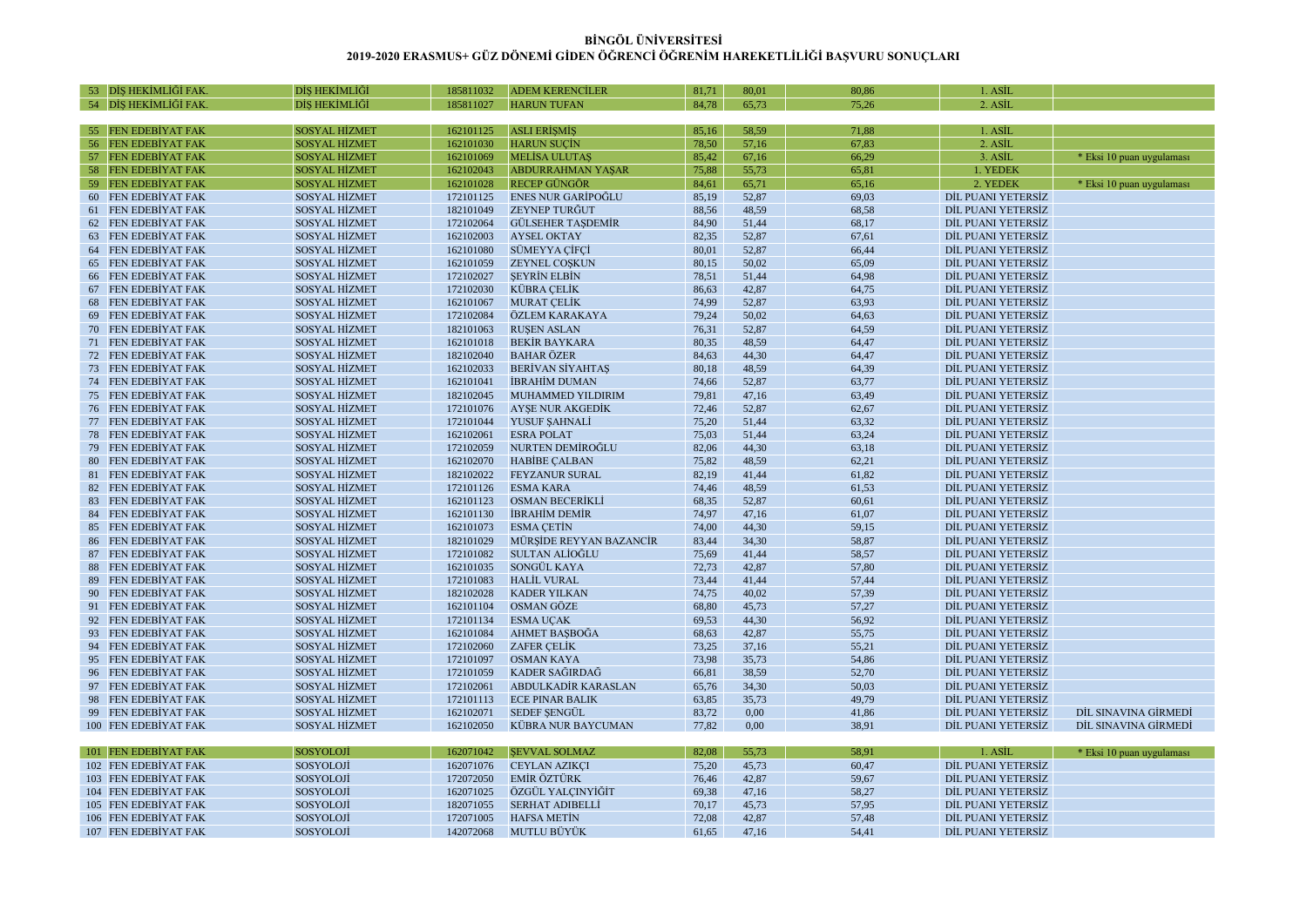| 108 FEN EDEBIYAT FAK | <b>SOSYOLOJİ</b>           | 162072009 | ÖZNUR ÖZARSLAN               | 64,78 | 42,87 | 53,83 | DİL PUANI YETERSİZ |                      |
|----------------------|----------------------------|-----------|------------------------------|-------|-------|-------|--------------------|----------------------|
| 109 FEN EDEBIYAT FAK | SOSYOLOJİ                  | 172071044 | <b>ESRA CİCEK</b>            | 53,67 | 42,87 | 48,27 | DIL PUANI YETERSIZ |                      |
|                      |                            |           |                              |       |       |       |                    |                      |
| 110 FEN EDEBİYAT FAK | <b>PSİKOLOJİ</b>           | 182141063 | <b>SEYHMUS BERAT UNCU</b>    | 79,43 | 77,16 | 78,30 | 1. ASİL            |                      |
| 111 FEN EDEBİYAT FAK | <b>PSİKOLOJİ</b>           | 182141016 | <b>ZEYNEP ÖNER</b>           | 83,57 | 68,59 | 76,08 | 2. ASİL            |                      |
| 112 FEN EDEBİYAT FAK | <b>PSİKOLOJİ</b>           | 182141049 | ÖZGÜ AYHAN                   | 85,61 | 65,73 | 75,67 | 3. ASİL            |                      |
| 113 FEN EDEBİYAT FAK | <b>PSİKOLOJİ</b>           | 172141004 | <b>BEDEV ORPAK</b>           | 79,85 | 60,01 | 69,93 | 4. ASİL            |                      |
| 114 FEN EDEBİYAT FAK | <b>PSİKOLOJİ</b>           | 182141020 | REYYAN BEYZA ÖNDERCİ         | 78,30 | 61,44 | 69,87 | 1. YEDEK           |                      |
| 115 FEN EDEBİYAT FAK | <b>PSİKOLOJİ</b>           | 172141028 | <b>ONUR KILIC</b>            | 75,82 | 62,87 | 69,35 | 2. YEDEK           |                      |
| 116 FEN EDEBIYAT FAK | <b>PSIKOLOJI</b>           | 182141052 | <b>HAKAN BUKAN</b>           | 67,70 | 67,16 | 67,43 | 3. YEDEK           |                      |
| 117 FEN EDEBİYAT FAK | <b>PSİKOLOJİ</b>           | 172141033 | <b>DİLAN BAT</b>             | 77,76 | 55,73 | 66,75 | 4. YEDEK           |                      |
| 118 FEN EDEBİYAT FAK | <b>PSİKOLOJİ</b>           | 182141077 | <b>ESMANUR BULUT</b>         | 69,61 | 58,59 | 64,10 | 6. YEDEK           |                      |
| 119 FEN EDEBIYAT FAK | <b>PSİKOLOJİ</b>           | 162141059 | <b>VEYSEL KAYA</b>           | 69,96 | 57,16 | 63,56 | 7. YEDEK           |                      |
| 120 FEN EDEBIYAT FAK | <b>PSİKOLOJİ</b>           | 182141028 | MUHAMMED BİLAL BERK YAŞA     | 81,57 | 52.87 | 67,22 | DİL PUANI YETERSİZ |                      |
| 121 FEN EDEBİYAT FAK | <b>PSİKOLOJİ</b>           | 172141098 | <b>FATMA SEVEN</b>           | 84,82 | 50,02 | 67,42 | DİL PUANI YETERSİZ |                      |
| 122 FEN EDEBİYAT FAK | <b>PSİKOLOJİ</b>           | 152141094 | KÜBRA KALKAN                 | 93,21 | 41,44 | 67,33 | DİL PUANI YETERSİZ |                      |
| 123 FEN EDEBIYAT FAK | <b>PSIKOLOJI</b>           | 162141016 | <b>BİLDAN TÜZÜN</b>          | 81,51 | 52,87 | 67,19 | DİL PUANI YETERSİZ |                      |
| 124 FEN EDEBİYAT FAK | PSİKOLOJİ                  | 162141023 | <b>HABİP YASAR</b>           | 78,02 | 52,87 | 65,45 | DİL PUANI YETERSİZ |                      |
| 125 FEN EDEBİYAT FAK | <b>PSİKOLOJİ</b>           | 162141053 | SONER TOĞAN                  | 80,03 | 50,02 | 65,03 | DİL PUANI YETERSİZ |                      |
| 126 FEN EDEBİYAT FAK | <b>PSİKOLOJİ</b>           | 162141056 | <b>SERHAT ARABI</b>          | 78,43 | 51,44 | 64,94 | DİL PUANI YETERSİZ |                      |
| 127 FEN EDEBIYAT FAK | <b>PSIKOLOJI</b>           | 172141054 | <b>SEYİTHAN SİR</b>          | 84,38 | 44,30 | 64,34 | DİL PUANI YETERSİZ |                      |
| 128 FEN EDEBIYAT FAK | <b>PSİKOLOJİ</b>           | 172141076 | <b>AYSE TUTAK</b>            | 77,96 | 50,02 | 63,99 | DİL PUANI YETERSİZ |                      |
| 129 FEN EDEBİYAT FAK | <b>PSİKOLOJİ</b>           | 162141075 | <b>DERYA BİNİCİ</b>          | 84,32 | 38,59 | 61,46 | DİL PUANI YETERSİZ |                      |
| 130 FEN EDEBİYAT FAK | <b>PSİKOLOJİ</b>           | 182141098 | NEBAHAT ÖZYILMAZ             | 73,57 | 48,59 | 61,08 | DİL PUANI YETERSİZ |                      |
| 131 FEN EDEBİYAT FAK | <b>PSİKOLOJİ</b>           | 162141100 | <b>ABDULLAH KAYA</b>         | 79,06 | 41,44 | 60,25 | DİL PUANI YETERSİZ |                      |
| 132 FEN EDEBIYAT FAK | PSİKOLOJİ                  | 182141086 | <b>FIRDEVS CEYLAN</b>        | 78,52 | 41,44 | 59,98 | DİL PUANI YETERSİZ |                      |
| 133 FEN EDEBİYAT FAK | <b>PSİKOLOJİ</b>           | 182141042 | BİLGEHAN AKSOĞAN             | 60,69 | 48,59 | 54,64 | DİL PUANI YETERSİZ |                      |
| 134 FEN EDEBIYAT FAK | <b>PSİKOLOJİ</b>           | 182141031 | <b>ZEYNEP CAN</b>            | 83,35 | 0,00  | 41,68 | DİL PUANI YETERSİZ | DİL SINAVINA GİRMEDİ |
| 135 FEN EDEBİYAT FAK | <b>PSİKOLOJİ</b>           | 162141073 | <b>MEHMET DÖGÜCİ</b>         | 70,88 | 0,00  | 35,44 | DİL PUANI YETERSİZ | DİL SINAVINA GİRMEDİ |
| 136 FEN EDEBİYAT FAK | PSİKOLOJİ                  | 182141036 | <b>ONUR CETIN</b>            | 69,74 | 0.00  | 34,87 | DİL PUANI YETERSİZ | DIL SINAVINA GIRMEDI |
|                      |                            |           |                              |       |       |       |                    |                      |
| 137 FEN EDEBIYAT FAK | <b>FELSEFE</b>             | 162092038 | <b>GÜLBAHAR TEMÜR</b>        | 65,99 | 52,87 | 59,43 | DİL PUANI YETERSİZ |                      |
| 138 FEN EDEBİYAT FAK | <b>FELSEFE</b>             | 162092067 | <b>NESRÍN SÍNAYÍC</b>        | 72,50 | 41,44 | 56,97 | DİL PUANI YETERSİZ |                      |
| 139 FEN EDEBİYAT FAK | <b>FELSEFE</b>             | 162092066 | <b>ADNAN DEMİR</b>           | 69,20 | 44,30 | 56,75 | DİL PUANI YETERSİZ |                      |
| 140 FEN EDEBIYAT FAK | <b>FELSEFE</b>             | 162092072 | <b>LEYLA DENİZ</b>           | 68,81 | 41,44 | 55,13 | DİL PUANI YETERSİZ |                      |
| 141 FEN EDEBIYAT FAK | <b>FELSEFE</b>             | 162091019 | <b>FADİME KAYA</b>           | 74,94 | 34,30 | 54,62 | DIL PUANI YETERSIZ |                      |
| 142 FEN EDEBİYAT FAK | <b>FELSEFE</b>             | 162092011 | <b>MELEK DİNC</b>            | 64,97 | 41,44 | 53,21 | DİL PUANI YETERSİZ |                      |
| 143 FEN EDEBIYAT FAK | <b>FELSEFE</b>             | 172091068 | <b>SERVET ATES</b>           | 59,19 | 38,59 | 48,89 | DİL PUANI YETERSİZ |                      |
| 144 FEN EDEBİYAT FAK | <b>FELSEFE</b>             | 172092035 | <b>HARUN GÖKTAŞ</b>          | 57,31 | 38,59 | 47,95 | DİL PUANI YETERSİZ |                      |
| 145 FEN EDEBİYAT FAK | <b>FELSEFE</b>             | 172092010 | <b>MERVE KABAYEL</b>         | 56,67 | 0,00  | 28.34 | DİL PUANI YETERSİZ | DİL SINAVINA GİRMEDİ |
|                      |                            |           |                              |       |       |       |                    |                      |
| 146 FEN EDEBİYAT FAK | INGILIZ DILI VE EDE        | 182051001 | BİLGÜTAY DURSUNOĞLU          | 82,26 | 83,75 | 83,01 | 1. ASİL            | YÖKDİL               |
| 147 FEN EDEBİYAT FAK | <b>INGILIZ DILI VE EDE</b> | 162051042 | <b>MERVE KÜTÜKALNİS</b>      | 74,91 | 87,14 | 81,03 | 2. ASIL            |                      |
| 148 FEN EDEBİYAT FAK | <b>INGILIZ DILI VE EDE</b> | 162052063 | <b>BÜSRA KAYA</b>            | 68,55 | 88,57 | 78,56 | 3. ASİL            |                      |
| 149 FEN EDEBİYAT FAK | <b>INGILIZ DILI VE EDE</b> | 162051012 | <b>MEHMET MİRKELAM BARIS</b> | 68,20 | 81,43 | 74,82 | 4. ASİL            |                      |
| 150 FEN EDEBIYAT FAK | <b>INGILIZ DILI VE EDE</b> | 172052025 | <b>FATIME AK</b>             | 67,89 | 81,43 | 74,66 | 5. ASIL            |                      |
| 151 FEN EDEBİYAT FAK | <b>INGILIZ DILI VE EDE</b> | 162051026 | <b>OLCAY GÖRÜR</b>           | 73,39 | 75,71 | 74,55 | 6. ASIL            |                      |
| 152 FEN EDEBİYAT FAK | <b>INGILIZ DILI VE EDE</b> | 172052027 | <b>LÜTFİYE SEZER</b>         | 73,53 | 75,00 | 74,27 | 1. YEDEK           | YÖKDİL               |
| 153 FEN EDEBİYAT FAK | INGILIZ DILI VE EDE        | 172051023 | <b>FERIDE DEMIR</b>          | 69,63 | 78,57 | 74,10 | 2. YEDEK           |                      |
| 154 FEN EDEBİYAT FAK | İNGİLİZ DİLİ VE EDE        | 162051052 | <b>GÜLNAZ BAYĞU</b>          | 62,89 | 84,28 | 73,59 | 3. YEDEK           |                      |
| 155 FEN EDEBIYAT FAK | <b>INGILIZ DILI VE EDE</b> | 172051006 | <b>BİRKAN BEKTAŞ</b>         | 76,58 | 70,00 | 73,29 | 4. YEDEK           |                      |
| 156 FEN EDEBİYAT FAK | INGILIZ DILI VE EDE        | 162051040 | <b>ABDURRAHMAN BASPINAR</b>  | 64,75 | 81,25 | 73,00 | 5. YEDEK           | YÖKDİL               |
| 157 FEN EDEBİYAT FAK | INGILIZ DILI VE EDE        | 152051054 | <b>İBRAHİM TEKİN</b>         | 59,27 | 85,71 | 72,49 | 6. YEDEK           |                      |
| 158 FEN EDEBİYAT FAK | İNGİLİZ DİLİ VE EDE        | 162051043 | <b>GÜLCAN AKYOI</b>          | 65,50 | 78,75 | 72,13 | 7. YEDEK           | YÖKDİI               |
| 159 FEN EDEBİYAT FAK | <b>INGILIZ DILI VE EDE</b> | 162052004 | <b>EVİNDAR KIZILTAŞ</b>      | 68,54 | 74,29 | 71.42 | 8. YEDEK           |                      |
| 160 FEN EDEBİYAT FAK | <b>INGILIZ DILI VE EDE</b> | 172052044 | <b>ELİF BERFİN SÖKMEN</b>    | 67,21 | 75,00 | 71,11 | 9. YEDEK           | YÖKDİL               |
|                      | <b>INGILIZ DILI VE EDE</b> |           |                              |       |       | 71,31 |                    |                      |
| 161 FEN EDEBİYAT FAK |                            | 172052033 | YAPRAK VURAL                 | 65,47 | 77,14 |       | 10. YEDEK          |                      |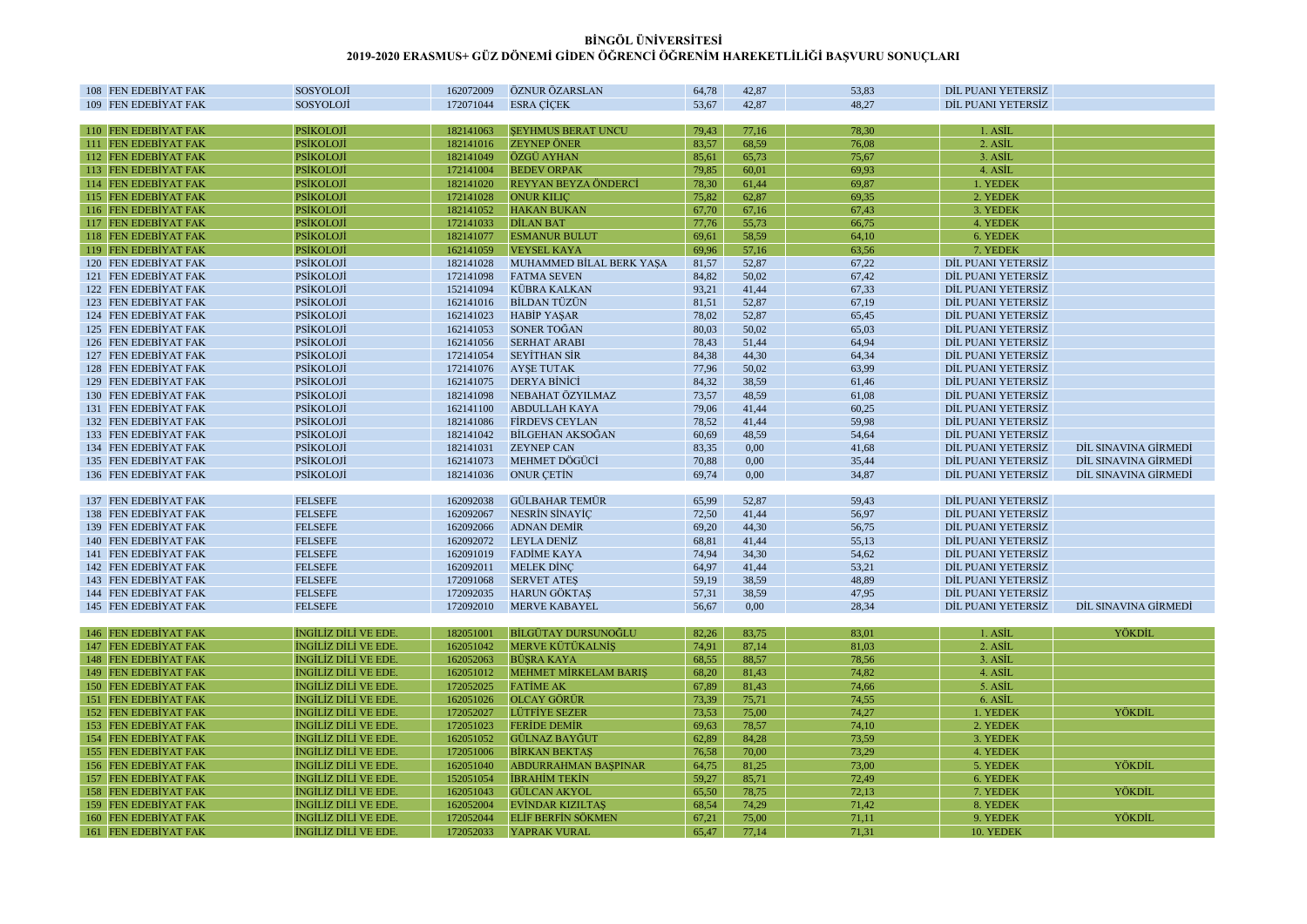| 162 FEN EDEBİYAT FAK            | INGILIZ DILI VE EDE         | 162051017 | <b>NAZLI CAN AKTAS</b>  | 66,77 | 74,29 | 70,53 | 11. YEDEK          |                               |
|---------------------------------|-----------------------------|-----------|-------------------------|-------|-------|-------|--------------------|-------------------------------|
| 163 FEN EDEBIYAT FAK            | <b>INGILIZ DILI VE EDE</b>  | 152052024 | <b>RABIA TOY</b>        | 69,44 | 70,00 | 69,72 | 12. YEDEK          |                               |
| <b>164 FEN EDEBİYAT FAK</b>     | <b>INGILIZ DILI VE EDE</b>  | 152051040 | <b>EMİNE BOZDAS</b>     | 62.22 | 77,14 | 69,68 | 13. YEDEK          |                               |
| 165 FEN EDEBİYAT FAK            | INGILIZ DILI VE EDE         | 172052023 | <b>CEYLAN MUNGAN</b>    | 64,79 | 74,29 | 69,54 | 14. YEDEK          |                               |
| 166 FEN EDEBİYAT FAK            | INGILIZ DILI VE EDE         | 16252017  | <b>DİLAN TASAN</b>      | 66,00 | 72,86 | 69,43 | 15. YEDEK          |                               |
| <b>167 FEN EDEBİYAT FAK</b>     | <b>INGILIZ DILI VE EDE</b>  | 172051047 | <b>DİLBER EREN</b>      | 65,95 | 72,86 | 69,41 | 16. YEDEK          |                               |
| 168 FEN EDEBIYAT FAK            | INGILIZ DILI VE EDE         | 162052050 | <b>SEVDA TAGA</b>       | 61,56 | 77,14 | 69,35 | 17. YEDEK          |                               |
| 169 FEN EDEBİYAT FAK            | <b>INGILIZ DILI VE EDE</b>  | 162052020 | <b>TEZCAN UÇAR</b>      | 68,61 | 70,00 | 69,31 | 18. YEDEK          |                               |
| 170 FEN EDEBİYAT FAK            | <b>INGILIZ DILI VE EDE</b>  | 172052047 | <b>SABAHATTİN DEMİR</b> | 62,16 | 76,25 | 69,21 | 19. YEDEK          | YÖKDİL                        |
| 171 FEN EDEBİYAT FAK            | <b>INGILIZ DILI VE EDE</b>  | 172052011 | <b>TUĞCE NUR KUZU</b>   | 60.53 | 76.25 | 68.39 | 20. YEDEK          | YÖKDİI                        |
| 172 FEN EDEBİYAT FAK            | <b>INGILIZ DILI VE EDE</b>  | 172051009 | <b>FATMA KAYA</b>       | 66,11 | 70,00 | 68,06 | 21. YEDEK          | YÖKDİL                        |
|                                 |                             |           |                         |       |       |       |                    |                               |
| 173 FEN EDEBİYAT FAK            | INGILIZ DILI VE EDE         | 162052044 | <b>SÜLEYMAN YAMAN</b>   | 66,15 | 70,00 | 68,08 | 22. YEDEK          |                               |
| 174 FEN EDEBİYAT FAK            | <b>INGILIZ DILI VE EDE</b>  | 152052008 | <b>HİCRET ARAS</b>      | 62,95 | 72,86 | 67,91 | 23. YEDEK          |                               |
| 175 FEN EDEBIYAT FAK            | INGILIZ DILI VE EDE         | 162051046 | <b>SEYMA KIRIM</b>      | 65,70 | 70,00 | 67,85 | 24. YEDEK          |                               |
| 176 FEN EDEBİYAT FAK            | INGILIZ DILI VE EDE         | 162052071 | <b>RIDVAN KILIC</b>     | 64,10 | 71,43 | 67,77 | 25. YEDEK          |                               |
| 177 FEN EDEBIYAT FAK            | <b>INGILIZ DILI VE EDE</b>  | 172052062 | <b>BANU SAĞDIC</b>      | 61,29 | 73,75 | 67,52 | 26. YEDEK          | YÖKDİL                        |
| 178 FEN EDEBIYAT FAK            | INGILIZ DILI VE EDE         | 172052030 | <b>DILEK SEVIR</b>      | 62,11 | 72,86 | 67,49 | 27. YEDEK          |                               |
| 179 FEN EDEBİYAT FAK            | <b>INGILIZ DILI VE EDE</b>  | 162052026 | <b>ELİF UÇAR</b>        | 58,73 | 74,29 | 66,51 | 28. YEDEK          |                               |
| 180 FEN EDEBİYAT FAK            | <b>INGILIZ DILI VE EDE</b>  | 152052028 | <b>FİDAN BAĞDU</b>      | 59,59 | 71,43 | 65,51 | 29. YEDEK          |                               |
| 181 FEN EDEBIYAT FAK            | INGILIZ DILI VE EDE         | 172052059 | <b>EMİNE GÖRENLER</b>   | 66,73 | 67,14 | 66,94 | DİL PUANI YETERSİZ |                               |
| 182 FEN EDEBİYAT FAK            | <b>INGILIZ DILI VE EDE.</b> | 172052008 | TUBA ÖZKAN              | 65,95 | 67,14 | 66.55 | DİL PUANI YETERSİZ |                               |
| 183 FEN EDEBIYAT FAK            | INGILIZ DILI VE EDE         | 172052038 | <b>AYCAN ENGIN</b>      | 63,16 | 68,57 | 65,87 | DIL PUANI YETERSIZ |                               |
| 184 FEN EDEBIYAT FAK            | INGILIZ DILI VE EDE         | 172052067 | SİMGE AĞUS              | 61,84 | 68,57 | 65,21 | DİL PUANI YETERSİZ |                               |
| 185 FEN EDEBIYAT FAK            | INGILIZ DILI VE EDE         | 172052042 | SONGÜL ÇETİNKAYA        | 65,47 | 64,29 | 64,88 | DİL PUANI YETERSİZ |                               |
| 186 FEN EDEBIYAT FAK            | INGILIZ DILI VE EDE         | 152052056 | NAZLICAN DEMIRKOL       | 63,09 | 65,71 | 64,40 | DIL PUANI YETERSIZ |                               |
| 187 FEN EDEBIYAT FAK            | INGILIZ DILI VE EDE.        | 162051054 | <b>FATMA GENCER</b>     | 68,21 | 60,00 | 64,11 | DİL PUANI YETERSİZ |                               |
| 188 FEN EDEBİYAT FAK            | INGILIZ DILI VE EDE.        | 172052028 | <b>SERVET UTUS</b>      | 59,00 | 61,43 | 60,22 | DİL PUANI YETERSİZ |                               |
| 189 FEN EDEBİYAT FAK            | INGILIZ DILI VE EDE.        | 172052052 | <b>CİLLER BALCİ</b>     | 59,47 | 60,00 | 59,74 | DİL PUANI YETERSİZ |                               |
| 190 FEN EDEBİYAT FAK            | INGILIZ DILI VE EDE         | 162052009 | <b>ZEYNEP GENC</b>      | 60,48 | 58,57 | 59,53 | DİL PUANI YETERSİZ |                               |
| 191 FEN EDEBIYAT FAK            | INGILIZ DILI VE EDE         | 162052061 | MERYEM GÖZTEPE          | 59,21 | 55,71 | 57,46 | DİL PUANI YETERSİZ |                               |
| 192 FEN EDEBİYAT FAK            | INGILIZ DILI VE EDE.        | 172052017 | <b>MUSA NAS</b>         | 53,32 | 60,00 | 56,66 | DİL PUANI YETERSİZ | TRANSKRİPT NOTU YETERSİZ      |
| 193 FEN EDEBİYAT FAK            | INGILIZ DILI VE EDE         | 172051049 | DERYA ÖLMEZ             | 47,37 | 64,29 | 55,83 | DİL PUANI YETERSİZ | TRANSKRİPT NOTU YETERSİZ      |
| 194 FEN EDEBİYAT FAK            | INGILIZ DILI VE EDE.        | 162052051 | BÜŞRA NUR AKKAYA        | 66,47 | 0,00  | 33,24 | DİL PUANI YETERSİZ | DIL SINAVINA GİRMEDI          |
|                                 |                             |           |                         |       |       |       |                    |                               |
| 195 FEN EDEBIYAT FAK            | <b>TARİH</b>                | 162042001 | <b>IBRAHIM GÜLER</b>    | 69,54 | 40,02 | 54,78 | DIL PUANI YETERSIZ |                               |
| 196 FEN EDEBIYAT FAK            | <b>TARİH</b>                | 152042029 |                         | 58,21 | 37,16 | 47,69 | DİL PUANI YETERSİZ |                               |
|                                 |                             |           | <b>SEDAT YILDIRIM</b>   |       |       |       |                    |                               |
|                                 |                             |           |                         |       |       |       |                    |                               |
| 197 FEN EDEBİYAT FAK            | MOLEKÜLER BİY VE GEN        | 172111052 | RONAHİ AŞKAN            | 64,80 | 47,16 | 55,98 | DİL PUANI YETERSİZ |                               |
|                                 |                             |           |                         |       |       |       |                    |                               |
| 198 FEN EDEBIYAT FAK            | <b>COĞRAFYA</b>             | 172151031 | <b>OSMAN AYDIN</b>      | 75,68 | 50,02 | 62,85 | DİL PUANI YETERSİZ |                               |
| 199 FEN EDEBİYAT FAK            | <b>COĞRAFYA</b>             | 172151045 | <b>MUSTAFA KARTAL</b>   | 68,07 | 51,44 | 59,76 | DİL PUANI YETERSİZ |                               |
| 200 FEN EDEBIYAT FAK            | <b>COĞRAFYA</b>             | 172151056 | MUHAMMET KARABAĞ        | 66,77 | 44,30 | 55,54 | DİL PUANI YETERSİZ |                               |
| 201 FEN EDEBIYAT FAK            | <b>COĞRAFYA</b>             | 172151035 | ERHAN DAĞ               | 65,83 | 44,30 | 55,07 | DİL PUANI YETERSİZ |                               |
| 202 FEN EDEBIYAT FAK            | <b>COĞRAFYA</b>             | 172151038 | <b>FURKAN AKBAŞ</b>     | 65,42 | 41,44 | 53,43 | DİL PUANI YETERSİZ |                               |
| 203 FEN EDEBIYAT FAK            | <b>COGRAFYA</b>             | 172151012 | <b>ADNAN YAZICI</b>     | 61,22 | 44,30 | 52,76 | DİL PUANI YETERSİZ |                               |
|                                 |                             |           |                         |       |       |       |                    |                               |
| 204 İKTİSADİ VE İDARİ BİL FAK.  | <b>İSLETME</b>              | 153011068 | <b>ELMAS GÜN</b>        | 65,39 | 51,44 | 58,42 | DİL PUANI YETERSİZ |                               |
|                                 |                             |           |                         |       |       |       |                    |                               |
| 205 İKTİSADİ VE İDARİ BİL FAK.  | <b>İKTİSAT</b>              | 153021059 | <b>SERIF CAYIRBASAN</b> | 74,03 | 41,44 | 57,74 | DİL PUANI YETERSİZ |                               |
| 206 İKTİSADİ VE İDARİ BİL FAK.  | <b>İKTİSAT</b>              | 153021054 | <b>MELİKE CINKI</b>     | 59,25 | 42,87 | 51,06 | DİL PUANI YETERSİZ |                               |
|                                 |                             |           |                         |       |       |       |                    |                               |
| 207 İLAHİYAT FAK.               | <b>İLAHİYAT</b>             | 175011036 | İBRAHİM ERDOĞMUŞ        | 82,20 | 47,16 | 64,68 | DİL PUANI YETERSİZ |                               |
|                                 |                             |           |                         |       |       |       |                    |                               |
| 208 MÜHENDISLIK VE MİMARLIK FAK | <b>INSAAT MÜH</b>           | 186011040 | <b>MAHMUT ARAS</b>      | 63,64 | 57,16 | 75,40 | 1. ASIL            | **** Gazi Yakını (+15 Puan)   |
| 209 MÜHENDİSLİK VE MİMARLIK FAK | <b>İNŞAAT MÜH</b>           | 186011017 | <b>MUSA NAİCİ</b>       | 66,76 | 57,16 | 61,96 | 2. ASIL            |                               |
| 210 MÜHENDİSLİK VE MİMARLIK FAK | <b>İNSAAT MÜH</b>           | 166011032 | ÖMER KIZGIN             | 60,64 | 60,01 | 40,33 | 1. YEDEK           | ***** Eksi 20 puan uygulaması |
| 211 MÜHENDİSLİK VE MİMARLIK FAK | <b>İNŞAAT MÜH</b>           | 186011062 | VEYSEL TANRIKULU        | 82.92 | 48,59 | 65,76 | DİL PUANI YETERSİZ |                               |
|                                 |                             |           |                         |       |       |       |                    |                               |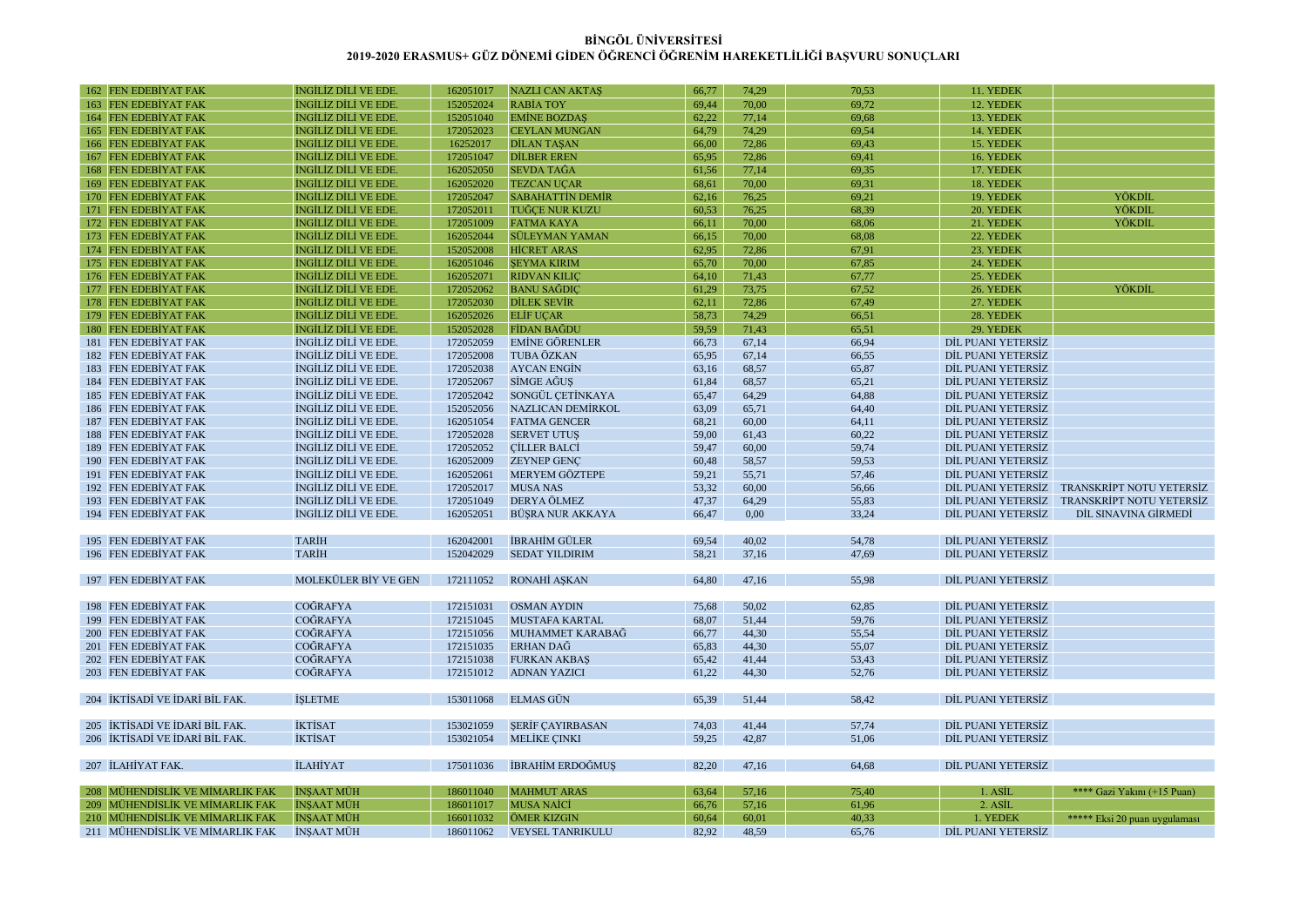| 212 MÜHENDİSLİK VE MİMARLIK FAK | <b>İNŞAAT MÜH</b>          | 166012043  | <b>SERKAN BİKEÇ</b>      | 68,38 | 52,87         | 60,63 | DİL PUANI YETERSİZ                       |                               |
|---------------------------------|----------------------------|------------|--------------------------|-------|---------------|-------|------------------------------------------|-------------------------------|
| 213 MÜHENDISLIK VE MİMARLIK FAK | <b>İNSAAT MÜH</b>          | 176011062  | DILSAH SAYAK             | 68,13 | 48,59         | 58,36 | DİL PUANI YETERSİZ                       |                               |
| 214 MÜHENDİSLİK VE MİMARLIK FAK | İNŞAAT MÜH                 | 176011050  | <b>FADLI SEDAT KIRAT</b> | 63,97 | 50,02         | 57,00 | DİL PUANI YETERSİZ                       |                               |
| 215 MÜHENDİSLİK VE MİMARLIK FAK | İNŞAAT MÜH                 | 176011020  | YAKUP AYDIN              | 72,48 | 37,16         | 54,82 | DİL PUANI YETERSİZ                       |                               |
| 216 MÜHENDİSLİK VE MİMARLIK FAK | İNŞAAT MÜH                 | 176011023  | ÖMER FARUK ÇELİK         | 62,81 | 41,44         | 52,13 | DİL PUANI YETERSİZ                       |                               |
| 217 MÜHENDİSLİK VE MİMARLIK FAK | <b>INSAAT MÜH</b>          | 176011029  | <b>ABDULSELAM YAŞAR</b>  | 63,63 | 30,02         | 46,83 | DİL PUANI YETERSİZ                       |                               |
|                                 |                            |            |                          |       |               |       |                                          |                               |
| 218 MÜHENDİSLİK VE MİMARLIK FAK | <b>MAKİNE MÜH</b>          | 156022026  | <b>COSKUN KANSU</b>      | 60,45 | 0,00          | 30,23 | DİL PUANI YETERSİZ                       | DİL SINAVINA GİRMEDİ          |
|                                 |                            |            |                          |       |               |       |                                          |                               |
| 219 MÜHENDİSLİK VE MİMARLIK FAK | <b>ELEKTRİJ ELEKTRONİK</b> | 166031023  | <b>MEHMET KARAKOYUN</b>  | 61,94 | 42,87         | 52,41 | DİL PUANI YETERSİZ                       |                               |
|                                 |                            |            |                          |       |               |       |                                          |                               |
| 220 SAĞLIK BİLİMLERİ FAK        | İŞ SAĞLIĞI VE GÜV          | 177041107  | <b>EYYÜP KURT</b>        | 69,41 | 55,73         | 62,57 | 1. ASİL                                  |                               |
| 221 SAĞLIK BİLİMLERİ FAK        | İŞ SAĞLIĞI VE GÜV          | 167041057  | SÜLEYMAN YÖRÜKOĞLU       | 73,27 | 52,87         | 63,07 | DİL PUANI YETERSİZ                       |                               |
| 222 SAĞLIK BİLİMLERİ FAK        | İŞ SAĞLIĞI VE GÜV.         | 167041039  | AYGÜL KÜÇÜKDOĞAN         | 72,21 | 47,16         | 59,69 | DİL PUANI YETERSİZ                       |                               |
| 223 SAĞLIK BİLİMLERİ FAK        | İS SAĞLIĞI VE GÜV.         | 167041005  | LALİHAN CELEBİOĞLU       | 61,03 | 51,44         | 56,24 | DİL PUANI YETERSİZ                       | ****** Geçersiz Başvuru       |
| 224 SAĞLIK BİLİMLERİ FAK        | İŞ SAĞLIĞI VE GÜV.         | 177041045  | <b>MEHMET ACAR</b>       | 61,42 | 48,59         | 55,01 | DİL PUANI YETERSİZ                       |                               |
| 225 SAĞLIK BİLİMLERİ FAK        | İS SAĞLIĞI VE GÜV.         | 187041021  | İSMAİL ROJAMED ÖZKAN     | 61,40 | 45,73         | 53,57 | DİL PUANI YETERSİZ                       |                               |
| 226 SAĞLIK BİLİMLERİ FAK        | İS SAĞLIĞI VE GÜV          | 177041032  | <b>VEYSEL TOKTAS</b>     | 59,03 | 0,00          | 29,52 | DİL PUANI YETERSİZ                       | DİL SINAVINA GİRMEDİ          |
|                                 |                            |            |                          |       |               |       |                                          |                               |
| 227 SAĞLIK BİLİMLERİ FAK        | <b>HEMSIRELIK</b>          | 177031014  | <b>SEMA BERI</b>         | 65,91 | 52,87         | 59,39 | DİL PUANI YETERSİZ                       |                               |
| 228 SAĞLIK BİLİMLERİ FAK        | <b>HEMSİRELİK</b>          | 177031016  | <b>KÜBRA SAPKAMAK</b>    | 66,54 | 47,16         | 56,85 | DİL PUANI YETERSİZ                       |                               |
| 229 SAĞLIK BİLİMLERİ FAK        | <b>HEMSİRELİK</b>          | 177031043  | RUKİYE YILDIZ            | 66,96 | 45,73         | 56,35 | DİL PUANI YETERSİZ                       |                               |
|                                 |                            |            |                          |       |               |       |                                          |                               |
| 230 VETERİNERLİK FAK            | <b>VETERINERLIK</b>        | 155511012  | <b>ZEYNEP EĞRİ</b>       | 76,20 | 57,16         | 66,68 | 1. ASIL                                  |                               |
| 231 VETERİNERLİK FAK            | <b>VETERINERLIK</b>        | 155511016  | <b>DOLUNAY KARA</b>      | 74,30 | 55,73         | 65,02 | 2. ASİL                                  |                               |
| 232 VETERİNERLİK FAK            | <b>VETERINERLIK</b>        | 185511054  | <b>SEFA KOC</b>          | 73,00 | 52,87<br>0,00 | 62,94 | DİL PUANI YETERSİZ<br>DİL PUANI YETERSİZ | DİL SINAVINA GİRMEDİ          |
|                                 |                            |            |                          |       |               |       |                                          |                               |
| 233 VETERİNERLİK FAK            | VETERİNERLİK               | 165511004  | <b>DİLEK ALİYE HAS</b>   | 70,81 |               | 35,41 |                                          |                               |
| 234 VETERINERLIK FAK            | VETERINERLIK               | 185511003  | <b>IREM SEZIK</b>        | 65,83 | 0,00          | 32,92 | DIL PUANI YETERSİZ                       | DIL SINAVINA GIRMEDI          |
|                                 |                            |            |                          |       |               |       |                                          |                               |
| 235 GENC MYO                    | <b>ELEKTRİK</b>            | 181641006  | <b>SELMAN CIBIK</b>      | 73,84 | 64,30         | 69,07 | 1. ASİL                                  |                               |
| 236 GENÇ MYO                    | SİVİL SAVUNMA VE İTF.      | 181661017  | YUNUS BEZEKCİ            | 64,13 | 41,44         | 52,79 | DİL PUANI YETERSİZ                       |                               |
|                                 |                            |            |                          |       |               |       |                                          |                               |
| 237 SOLHAN SAĞLIK HİZ. MYO      | TIBBİ DÖK VE SEK           | 181821039  | <b>BERİVAN SERTKAL</b>   | 78,85 | 60,01         | 69,43 | 1. ASIL                                  |                               |
| 238 SOLHAN SAĞLIK HİZ. MYO      | <b>ODYOMETRİ</b>           | 181841016  | <b>DİYAR YILDIZ</b>      | 72,48 | 55,73         | 54,11 | 2. ASIL                                  | ***** Eksi 10 puan uygulaması |
| 239 SOLHAN SAĞLIK HİZ. MYO      | TIBBİ LAB TEK.             | 181831030  | <b>ZEYNEP KANTARCI</b>   | 72,27 | 45,73         | 59,00 | DİL PUANI YETERSİZ                       |                               |
| 240 SOLHAN SAĞLIK HİZ. MYO      | TIBBİ LAB TEK.             | 181831042  | <b>CANAN PAMUK</b>       | 64,55 | 50,02         | 57,29 | DİL PUANI YETERSİZ                       |                               |
| 241 SOLHAN SAĞLIK HİZ. MYO      | TIBBİ LAB TEK.             | 181831037  | <b>ELIF BULUT</b>        | 56,77 | 48,59         | 52,68 | DİL PUANI YETERSİZ                       |                               |
| 242 SOLHAN SAĞLIK HİZ. MYO      | TIBBİ DÖK VE SEK           | 181821051  | <b>NAZLI ACET</b>        | 75,60 | 42,87         | 59,24 | DİL PUANI YETERSİZ                       |                               |
| 243 SOLHAN SAĞLIK HİZ. MYO      | TIBBİ DÖK VE SEK           | 181831067  | HATİCE KÜBRA ÇELİKEL     | 74,32 | 41,44         | 57,88 | DIL PUANI YETERSİZ                       |                               |
| 244 SOLHAN SAĞLIK HİZ. MYO      | <b>ODYOMETRİ</b>           | 181841026  | DİLARA KÖSEÇAVUŞ         | 65,13 | 45,73         | 55,43 | DİL PUANI YETERSİZ                       |                               |
|                                 |                            | 181331012  |                          |       |               |       | 1. ASIL                                  |                               |
| 245 SOSYAL BİLİMLER MYO         | <b>TURİZM VE OTEL</b>      |            | <b>SUAT BUYANKARA</b>    | 65,61 | 57,16         | 61,39 | DİL PUANI YETERSİZ                       |                               |
| 246 SOSYAL BİLİMLER MYO         | <b>TURİZM VE OTEL</b>      | 181331019  | <b>ARAFAT AYNAMUZ</b>    | 71,13 | 51,43         | 61,28 |                                          |                               |
| 247 SOSYAL BİLİMLER MYO         | TURİST REHBERLİĞİ          | 181411019  | <b>ALPARSLAN İSERİ</b>   | 72,21 | 65,73         | 68,97 | 1. ASIL                                  |                               |
| 248 SOSYAL BİLİMLER MYO         | TURİST REHBERLİĞİ          | 181411003  | <b>MUZAFFER ELES</b>     | 64,91 | 51,44         | 58,18 | DİL PUANI YETERSİZ                       |                               |
| 249 SOSYAL BİLİMLER MYO         | İS SAĞLIĞI VE GÜV.         | 181361033  | CİHAN TOĞAN              | 68,04 | 47,16         | 57,60 | DİL PUANI YETERSİZ                       |                               |
| 250 SOSYAL BİLİMLER MYO         | İS SAĞLIĞI VE GÜV.         | 181361065  | <b>NURULLAH DURUK</b>    | 66,00 | 47,16         | 56,58 | DİL PUANI YETERSİZ                       |                               |
| 251 SOSYAL BİLİMLER MYO         | TURİST REHBERLİĞİ          | 181411005  | <b>REMZİYE BAKIRCI</b>   | 70,95 | 38,59         | 54,77 | DİL PUANI YETERSİZ                       | DİL SINAVINA GİRMEDİ          |
|                                 |                            |            |                          |       |               |       |                                          |                               |
| 252 TEKNIK BIL. MYO             | <b>MEKATRONIK</b>          | 181061020  | <b>MEHMET KALKAN</b>     | 85,45 | 55,73         | 70,59 | 1. ASIL                                  |                               |
| 253 FEN BİLİMLERİ ENS.          | <b>TARLA BİTKİLERİ</b>     | 1811041001 | YUNUS TANIK              | 85,53 | 37,16         | 61,35 | DİL PUANI YETERSİZ                       |                               |
| 254 FEN BİLİMLERİ ENS.          | <b>MAKİNE MÜH</b>          | 1811082003 | <b>HARUN CAPAK</b>       | 88.33 | 0,00          | 44,17 | DİL PUANI YETERSİZ                       |                               |